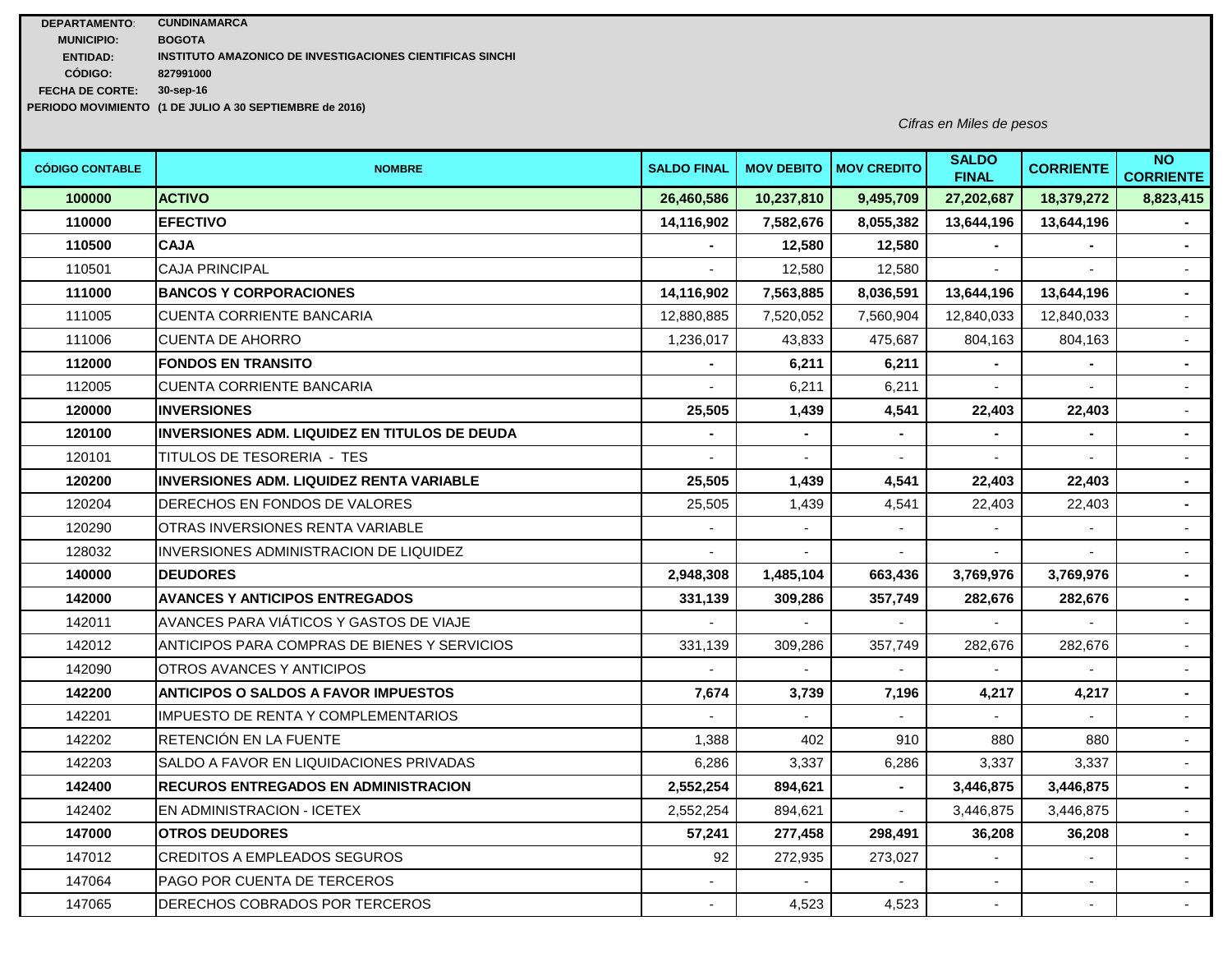| <b>CÓDIGO CONTABLE</b> | <b>NOMBRE</b>                                     | <b>SALDO FINAL</b> | <b>MOV DEBITO</b>        | <b>MOV CREDITO</b> | <b>SALDO</b><br><b>FINAL</b> | <b>CORRIENTE</b>         | <b>NO</b><br><b>CORRIENTE</b> |
|------------------------|---------------------------------------------------|--------------------|--------------------------|--------------------|------------------------------|--------------------------|-------------------------------|
| 147079                 | <b>IINDEMNIZACIONES</b>                           | 56,993             |                          | 20,941             | 36,052                       | 36,052                   |                               |
| 147090                 | <b>OTROS DEUDORES</b>                             | 156                |                          |                    | 156                          | 156                      | $\sim$                        |
| 148000                 | <b>PROVISION PARA DEUDORES</b>                    |                    |                          |                    |                              |                          | $\blacksquare$                |
| 148090                 | OTROS DEUDORES (CR)                               |                    | $\overline{\phantom{a}}$ |                    |                              | $\blacksquare$           |                               |
| 160000                 | <b>PROPIEDADES, PLANTA Y EQUIPO</b>               | 3,703,447          | 440,348                  | 416,807            | 3,726,988                    | $\blacksquare$           | 3,726,988                     |
| 160500                 | <b>TERRENOS</b>                                   | 220,982            |                          |                    | 220,982                      |                          | 220,982                       |
| 160501                 | <b>URBANOS</b>                                    | 204,446            | $\blacksquare$           | $\blacksquare$     | 204,446                      |                          | 204,446                       |
| 160502                 | <b>RURALES</b>                                    | 16,536             | $\blacksquare$           |                    | 16,536                       |                          | 16,536                        |
| 161500                 | <b>CONSTRUCCIONES EN CURSO</b>                    | 6,713              | $\sim$                   | $\blacksquare$     | 6,713                        | $\blacksquare$           | 6,713                         |
| 161501                 | <b>EDIFICACIONES</b>                              | 6,713              | $\blacksquare$           | $\blacksquare$     | 6,713                        | $\blacksquare$           | 6,713                         |
| 164000                 | <b>EDIFICACIONES</b>                              | 1,716,847          | $\blacksquare$           | $\blacksquare$     | 1,716,847                    | $\blacksquare$           | 1,716,847                     |
| 164001                 | <b>EDIFICIOS Y CASAS</b>                          | 1,716,847          | $\blacksquare$           | $\blacksquare$     | 1,716,847                    | $\blacksquare$           | 1,716,847                     |
| 165500                 | <b>MAQUINARIA Y EQUIPO</b>                        | 235,651            | 7,458                    | 12,274             | 230,835                      | ٠                        | 230,835                       |
| 165508                 | <b>EQUIPOS AGRICOLAS</b>                          | 235,651            | 7,458                    | 12,274             | 230,835                      | $\blacksquare$           | 230,835                       |
| 165511                 | HERRAMIENTAS Y ACCESORIOS                         |                    |                          |                    |                              |                          |                               |
| 165590                 | OTROS MAQUINARIA Y EQUIPO                         |                    |                          |                    |                              |                          |                               |
| 166000                 | <b>EQUIPO MEDICO Y CIENTIFICO</b>                 | 3,379,399          | 96,612                   | 49,850             | 3,426,161                    |                          | 3,426,161                     |
| 166001                 | EQUIPO DE INVESTIGACION                           | 1,087,720          | 21,413                   | 9,737              | 1,099,396                    |                          | 1,099,396                     |
| 166002                 | <b>EQUIPO DE LABORATORIO</b>                      | 2,291,679          | 75,199                   | 40,113             | 2,326,765                    |                          | 2,326,765                     |
| 166500                 | <b>MUEBLES ENSERES EQUIPOS DE OFICINA</b>         | 1,067,010          | 29,187                   | 64,893             | 1,031,304                    |                          | 1,031,304                     |
| 166501                 | <b>MUEBLES Y ENSERES</b>                          | 691,004            | 27,542                   | 14,336             | 704,210                      |                          | 704,210                       |
| 166502                 | EQUIPOS Y MAQUINAS DE OFICINA                     | 376,006            | 1,645                    | 50,557             | 327,094                      |                          | 327,094                       |
| 167000                 | EQUIPOS DE COMUNICACIÓN Y COMPUTACIÓN             | 963,572            | 9,343                    | 129,443            | 843,472                      | $\blacksquare$           | 843,472                       |
| 167001                 | EQUIPO DE COMUNICACIÓN.                           | 133,080            | 4,390                    | 24,526             | 112,944                      | $\blacksquare$           | 112,944                       |
| 167002                 | EQUIPO DE COMPUTACIÓN                             | 830,492            | 4,953                    | 104,917            | 730,528                      | $\blacksquare$           | 730,528                       |
| 167500                 | <b>EQUIPO DE TRANSPORTE TRACCION Y ELEVACION</b>  | 358,644            |                          | 54,243             | 304,401                      | $\blacksquare$           | 304,401                       |
| 167502                 | TERRESTRE                                         | 116,807            | $\overline{\phantom{a}}$ | 44                 | 116,763                      |                          | 116,763                       |
| 167504                 | <b>MARITIMO Y FLUVIAL</b>                         | 241,837            |                          | 54,199             | 187,638                      |                          | 187,638                       |
| 167590                 | OTROS EQUIPOS DE TRANSPORTE, TRACCION Y ELEVACION | $\sim$             | $\sim$                   | $\sim$             | $\sim$                       | $\sim$                   |                               |
| 168500                 | <b>DEPRECIACIÓN ACUMULADA (CR)</b>                | (4, 245, 371)      | 297,748                  | 106,104            | (4,053,727)                  |                          | (4,053,727)                   |
| 168501                 | <b>EDIFICACIONES</b>                              | (613, 882)         |                          | 8,584              | (622, 466)                   |                          | (622, 466)                    |
| 168504                 | <b>MAQUINARIA Y EQUIPO</b>                        | (158, 167)         | 7,274                    | 2,922              | (153, 815)                   |                          | (153, 815)                    |
| 168505                 | EQUIPO MEDICO Y CIENTIFICO                        | (1,771,598)        | 46,555                   | 53,392             | (1,778,435)                  | $\overline{\phantom{a}}$ | (1,778,435)                   |
| 168506                 | MUEBLES ENSERES Y EQUIPO DE OFICINA               | (732, 374)         | 64,194                   | 12,472             | (680, 652)                   |                          | (680, 652)                    |
| 168507                 | EQUIPO DE COMUNICACIÓN Y COMPUTACION              | (650, 438)         | 125,481                  | 25,750             | (550, 707)                   | $\sim$                   | (550, 707)                    |
| 168508                 | EQUIPO DE TRANSPORTE TRACCION Y ELEVACION         | (318, 912)         | 54,244                   | 2,984              | (267, 652)                   |                          | (267, 652)                    |
| 190000                 | <b>OTROS ACTIVOS</b>                              | 5,666,424          | 728,243                  | 355,543            | 6,039,124                    | 942,697                  | 5,096,427                     |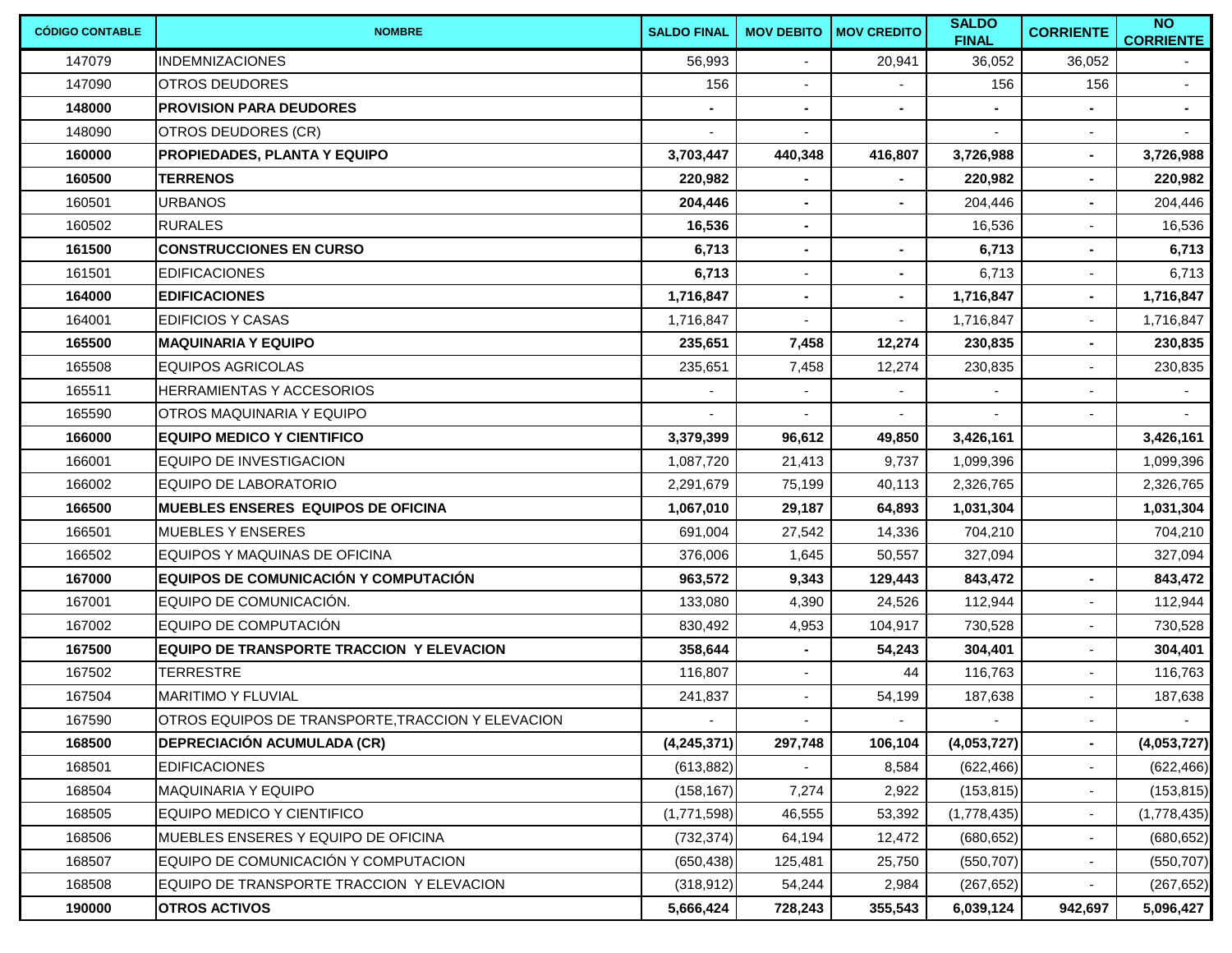| <b>CÓDIGO CONTABLE</b> | <b>NOMBRE</b>                                        | <b>SALDO FINAL</b> | <b>MOV DEBITO</b>        | <b>MOV CREDITO</b> | <b>SALDO</b><br><b>FINAL</b> | <b>CORRIENTE</b> | <b>NO</b><br><b>CORRIENTE</b> |
|------------------------|------------------------------------------------------|--------------------|--------------------------|--------------------|------------------------------|------------------|-------------------------------|
| 190500                 | <b>IGASTOS PAGADOS POR ANTICIPADO</b>                | 63,263             |                          | 36,823             | 26.440                       | 26,440           |                               |
| 190501                 | SEGUROS.                                             | 63,263             |                          | 36,823             | 26,440                       | 26,440           | $\sim$                        |
| 191000                 | <b>CARGOS DIFERIDOS</b>                              | 498,474            | 728,243                  | 310,460            | 916,257                      | 916,257          |                               |
| 191001                 | <b>MARTERIALES Y SUMINISTROS</b>                     | 496,302            | 713,236                  | 301.260            | 908,278                      | 908,278          |                               |
| 191021                 | IELEMENTOS DE ASEO LAVANDERIA Y CAFETERIA            | 2,044              | 9,758                    | 9,160              | 2,642                        | 2,642            |                               |
| 191022                 | <b>COMBUSTIBLES Y LUBRICANTES</b>                    | 128                | 5,249                    | 40                 | 5,337                        | 5,337            |                               |
| 192000                 | <b>BIENES NTREGADOS A TERCEROS</b>                   | 75,712             |                          |                    | 75,712                       |                  | 75,712                        |
| 192005                 | BIENES MUEBLES EN COMODATO                           | 23,979             | $\blacksquare$           |                    | 23,979                       |                  | 23,979                        |
| 192006                 | BIENES INMUEBLES EN COMODATO                         | 51,733             |                          |                    | 51,733                       |                  | 51,733                        |
| 192500                 | AMORTIZACION ACUMUL DE BS ENTREGADOS A TERCEROS      | (907)              |                          |                    | (907)                        |                  | (907)                         |
| 192505                 | IBIENES MUEBLES EN COMODATO                          | (907)              |                          |                    | (907)                        |                  | (907)                         |
| 192506                 | BIENES INMUEBLES EN COMODATO                         |                    | $\blacksquare$           |                    |                              |                  | $\sim$                        |
| 194100                 | <b>BIENES ADQUIRIDOS EN LEASING</b>                  | 50,390             |                          |                    | 50,390                       |                  | 50,390                        |
| 194104                 | EQUIPO DE TRANSPORTE TERRESTRE                       | 50,390             | $\blacksquare$           |                    | 50,390                       |                  | 50,390                        |
| 194200                 | <b>DEPRECIACION BS ADQUIRIDOS EN LEASING</b>         | (36, 388)          | $\blacksquare$           | 4,199              | (40, 587)                    |                  | (40, 587)                     |
| 194203                 | <b>IEQUIPO DE TRANSPORTE TERRESTRE</b>               | (36, 388)          |                          | 4,199              | (40, 587)                    |                  | (40, 587)                     |
| 196000                 | <b>BIENES DE ARTE Y CULTURA</b>                      | 111,521            | $\blacksquare$           | 4,061              | 107,460                      |                  | 107,460                       |
| 196007                 | LIBROS Y PUBLICACIONESDE INVESTIGACION Y CONSULTORIA | 111,521            | $\overline{\phantom{a}}$ | 4,061              | 107,460                      |                  | 107,460                       |
| 197000                 | INTANGIBLES                                          | 125,646            | $\blacksquare$           | $\sim$             | 125,646                      | 125,646          |                               |
| 197008                 | <b>SOFTWARE</b>                                      |                    | $\blacksquare$           |                    |                              |                  |                               |
| 197009                 | <b>SERVIDUMBRES</b>                                  | 125,646            | $\blacksquare$           |                    | 125,646                      | 125,646          |                               |
| 197500                 | <b>AMORTIZACIÓN ACUM DE INTANGIBLES</b>              | (125, 646)         |                          |                    | (125, 646)                   | (125, 646)       | $\blacksquare$                |
| 197508                 | <b>SOFTWARE</b>                                      |                    |                          |                    |                              |                  | $\overline{\phantom{0}}$      |
| 197509                 | <b>SERVIDUMBRES</b>                                  | (125, 646)         |                          |                    | (125, 646)                   | (125, 646)       |                               |
| 199900                 | <b>VALORIZACIONES</b>                                | 4,904,359          | $\blacksquare$           |                    | 4,904,359                    |                  | 4,904,359                     |
| 199952                 | <b>TERRENOS</b>                                      | 2,741,290          |                          |                    | 2,741,290                    |                  | 2,741,290                     |
| 199953                 | <b>CONSTRUCCIONES</b>                                | 2,163,069          | $\overline{\phantom{a}}$ | $\sim$             | 2,163,069                    | $\blacksquare$   | 2,163,069                     |
| 200000                 | <b>PASIVO</b>                                        | 12,727,169         | 12,098,348               | 13,440,091         | 14.068.912                   | 3,211,953        | 10,856,959                    |
| 230000                 | <b>OPERACIONES DE FINANC E</b>                       | 5,067              | 2,787                    | $\sim$             | 2,280                        |                  | 2,280                         |
| 230700                 | <b>OPERACIONES DE FINANC INT DE LARGO</b>            | 5,067              | 2,787                    |                    | 2,280                        |                  | 2,280                         |
| 230709                 | <b>CONTRATOS LEASING</b>                             | 5,067              | 2,787                    |                    | 2,280                        |                  | 2,280                         |
| 240000                 | <b>CUENTAS POR PAGAR</b>                             | 12,273,437         | 8,616,164                | 9,747,737          | 13,405,010                   | 2,550,331        | 10,854,679                    |
| 240100                 | <b>ADQUISICION DE BIENES Y SERVICIOS NACIONALES</b>  | 1,201,019          | 2,858,055                | 2,985,284          | 1,328,248                    | 1,328,248        | $\sim$                        |
| 240101                 | <b>BIENES Y SERVICIOS</b>                            | 251,485            | 728,473                  | 830,651            | 353,663                      | 353,663          | $\sim$                        |
| 240102                 | <b>PROYECTOS DE INVERSION</b>                        | 949,534            | 2,129,582                | 2,154,633          | 974,585                      | 974,585          |                               |
| 242500                 | <b>ACREEDORES</b>                                    | 530,809            | 2,706,902                | 3,321,465          | 1,145,372                    | 1,145,372        | $\sim$                        |
| 242504                 | <b>SERVICIOS PUBLICOS</b>                            | 4,153              | 54,637                   | 59,205             | 8,721                        | 8,721            | $\sim$                        |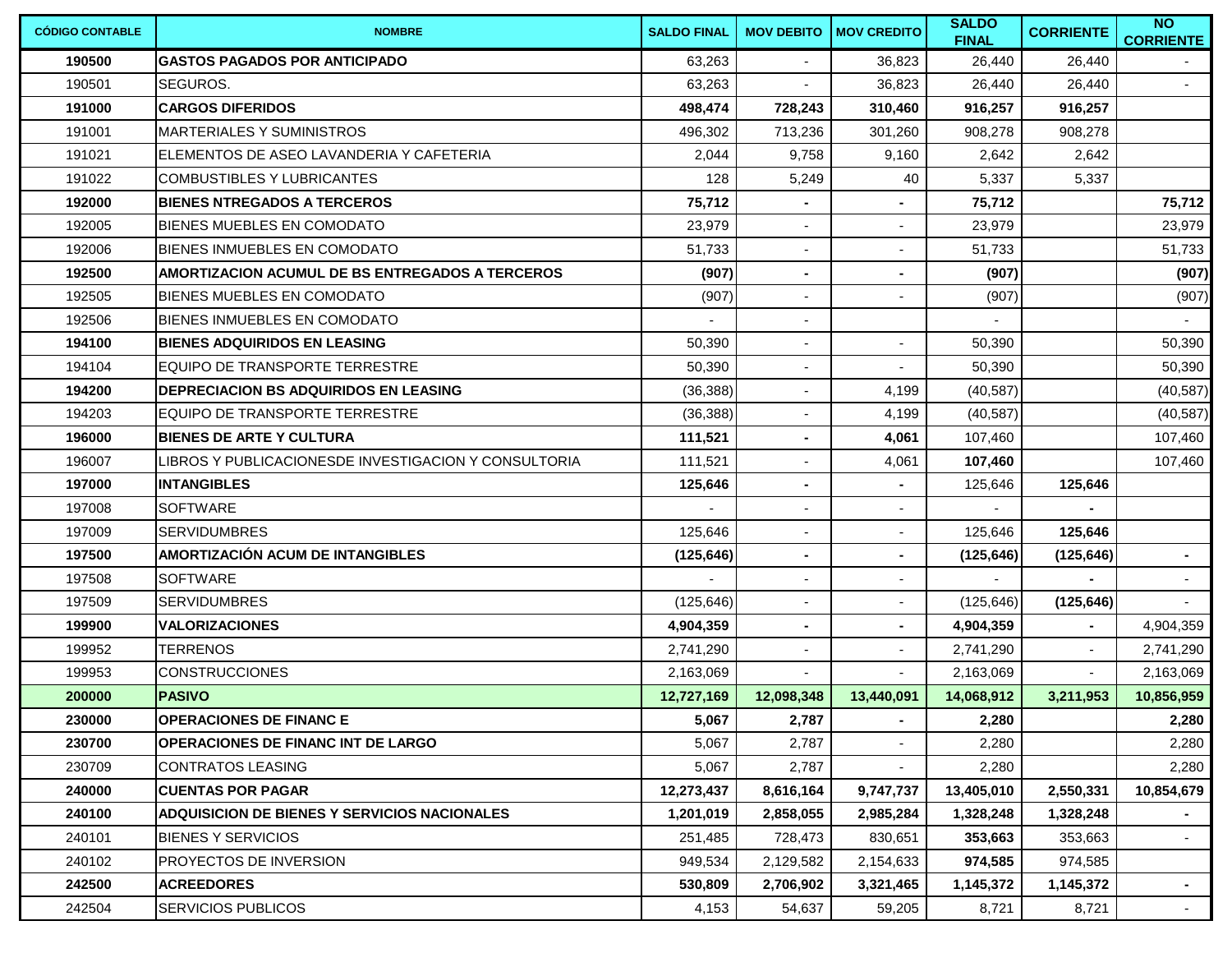| <b>CÓDIGO CONTABLE</b> | <b>NOMBRE</b>                                       | <b>SALDO FINAL</b> |           | <b>MOV DEBITO   MOV CREDITO</b> | <b>SALDO</b><br><b>FINAL</b> | <b>CORRIENTE</b>         | $\overline{N}$<br><b>CORRIENTE</b> |
|------------------------|-----------------------------------------------------|--------------------|-----------|---------------------------------|------------------------------|--------------------------|------------------------------------|
| 242507                 | ARRENDAMIENTOS                                      | 5,092              | 17,710    | 17,710                          | 5,092                        | 5,092                    |                                    |
| 242508                 | <b>VIATICOS Y GASTOS DE VIAJE</b>                   | 21,447             | 435,865   | 482,441                         | 68,023                       | 68,023                   | $\sim$                             |
| 242510                 | <b>SEGUROS</b>                                      |                    | 1,827     | 1,827                           |                              |                          |                                    |
| 242513                 | <b>SALDOS A FAVOR DE BENEFICIARIOS</b>              | 296                | 892       | 596                             | $\blacksquare$               | $\mathbf{r}$             | $\sim$                             |
| 242518                 | <b>APORTES A FONDOS PENSIONALES</b>                 | 67,558             | 213,123   | 212,956                         | 67,391                       | 67,391                   | $\overline{\phantom{a}}$           |
| 242519                 | APORTES A SEGURIDAD SOCIAL                          | 44,646             | 133,000   | 131,529                         | 43,175                       | 43,175                   | $\sim$                             |
| 242520                 | IAPORTE ICBF SENA CAJAS DE COMPENSAC                | 32,429             | 95,417    | 94,073                          | 31,085                       | 31,085                   |                                    |
| 242522                 | <b>COOPERATIVAS</b>                                 | 19,989             | 57,610    | 57,760                          | 20,139                       | 20,139                   |                                    |
| 242524                 | EMBARGOS JUDICIALES                                 | 909                | 1,837     | 945                             | 17                           | 17                       |                                    |
| 242532                 | <b>APORTES RIESGOS PROFESIONALES</b>                | 3,153              | 9,456     | 9,451                           | 3,148                        | 3,148                    |                                    |
| 242535                 | <b>LIBRANZAS</b>                                    | 17,105             | 76,363    | 77,969                          | 18,711                       | 18,711                   |                                    |
| 242546                 | CONTRATOS DE MEDICINA PREPAGADA                     | 3,789              | 8,642     | 8,659                           | 3,806                        | 3,806                    |                                    |
| 242553                 | <b>SERVICIOS</b>                                    | 308,682            | 1,597,372 | 2,164,754                       | 876,064                      | 876,064                  |                                    |
| 242590                 | <b>OTROS ACREEDORES</b>                             | 1,561              | 3,151     | 1,590                           |                              | $\overline{\phantom{a}}$ |                                    |
| 243600                 | RETENCIÓN EN LA FUENTE E IMPUESTO DE TIMBRE         | 62,392             | 211,616   | 224,125                         | 74,901                       | 74,901                   | $\blacksquare$                     |
| 243603                 | <b>HONORARIOS</b>                                   | 4,460              | 28,162    | 28,634                          | 4,932                        | 4,932                    |                                    |
| 243605                 | <b>SERVICIOS</b>                                    | 2,877              | 13,777    | 17,540                          | 6,640                        | 6,640                    | $\sim$                             |
| 243606                 | <b>ARRENDAMIENTOS</b>                               | 221                | 662       | 665                             | 224                          | 224                      |                                    |
| 243608                 | <b>COMPRAS</b>                                      | 468                | 1,615     | 1,481                           | 334                          | 334                      | $\sim$                             |
| 243615                 | A EMPLEADOS ART 383 ET.                             | 23,994             | 56,732    | 48,524                          | 15,786                       | 15,786                   |                                    |
| 243616                 | A EMPLEADOS ART 384 ET.                             |                    | 541       | 810                             | 269                          | 269                      |                                    |
| 243625                 | IMPUESTO A LAS VENTAS RETENIDO POR CONSIGNAR        | 1,477              | 4,448     | 3,800                           | 829                          | 829                      | $\sim$                             |
| 243627                 | RETENCION DE IMPUESTO DE INDUSTRIA Y COMERCIO POR   | 4,003              | 8,473     | 6,461                           | 1,991                        | 1,991                    | $\sim$                             |
| 243690                 | <b>OTRAS RETENCIONES</b>                            | 24,892             | 97,206    | 116,210                         | 43,896                       | 43,896                   | $\sim$                             |
| 244000                 | <b>IMPUESTOS, CONTRIBUCIONES Y TASAS POR PAGAR</b>  | 1,639              | 6,973     | 7,144                           | 1,810                        | 1,810                    | $\blacksquare$                     |
| 244001                 | <b>RENTA Y COMPLEMENTARIOS</b>                      |                    | 3,789     | 3,789                           |                              |                          | $\overline{\phantom{a}}$           |
| 244023                 | <b>CONTRIBUCIONES</b>                               | 1,639              | 3,184     | 3,355                           | 1,810                        | 1,810                    | $\sim$                             |
| 245000                 | <b>AVANCES Y ANTICIPOS RECIBIDOS</b>                | $\blacksquare$     |           |                                 |                              |                          |                                    |
| 245001                 | <b>ANTICIPOS SOBRE VENTAS DE BIENES Y SERVICIOS</b> | $\blacksquare$     |           |                                 | $\blacksquare$               | $\blacksquare$           | $\sim$                             |
| 245003                 | <b>ANTICIPOS SOBRE CONVENIOS Y ACUERDOS</b>         |                    |           |                                 |                              |                          |                                    |
| 245300                 | <b>IRECURSOS RECIBIDOS EN ADMINISTRACION</b>        | 10,477,578         | 2,832,618 | 3,209,719                       | 10,854,679                   | $\blacksquare$           | 10,854,679                         |
| 245301                 | EN ADMINISTRACION                                   | 10,477,578         | 2,832,618 | 3,209,719                       | 10,854,679                   |                          | 10,854,679                         |
| 250000                 | <b>OBLIGACIONES LABORALES Y DE SEGURIDAD SOCIAL</b> | 198,910            | 938,186   | 889,304                         | 150,028                      | 150,028                  | $\sim$                             |
| 250500                 | <b>SALARIOS Y PRESTACIONES SOCIALES</b>             | 198,910            | 938,186   | 889,304                         | 150.028                      | 150.028                  | $\blacksquare$                     |
| 250501                 | NOMINA POR PAGAR                                    | 12,242             | 898,796   | 886,554                         | $\blacksquare$               | $\overline{\phantom{a}}$ | $\sim$                             |
| 250502                 | <b>CESANTIAS</b>                                    | 3,144              | 5,739     | 2,595                           | $\overline{\phantom{a}}$     |                          | $\sim$                             |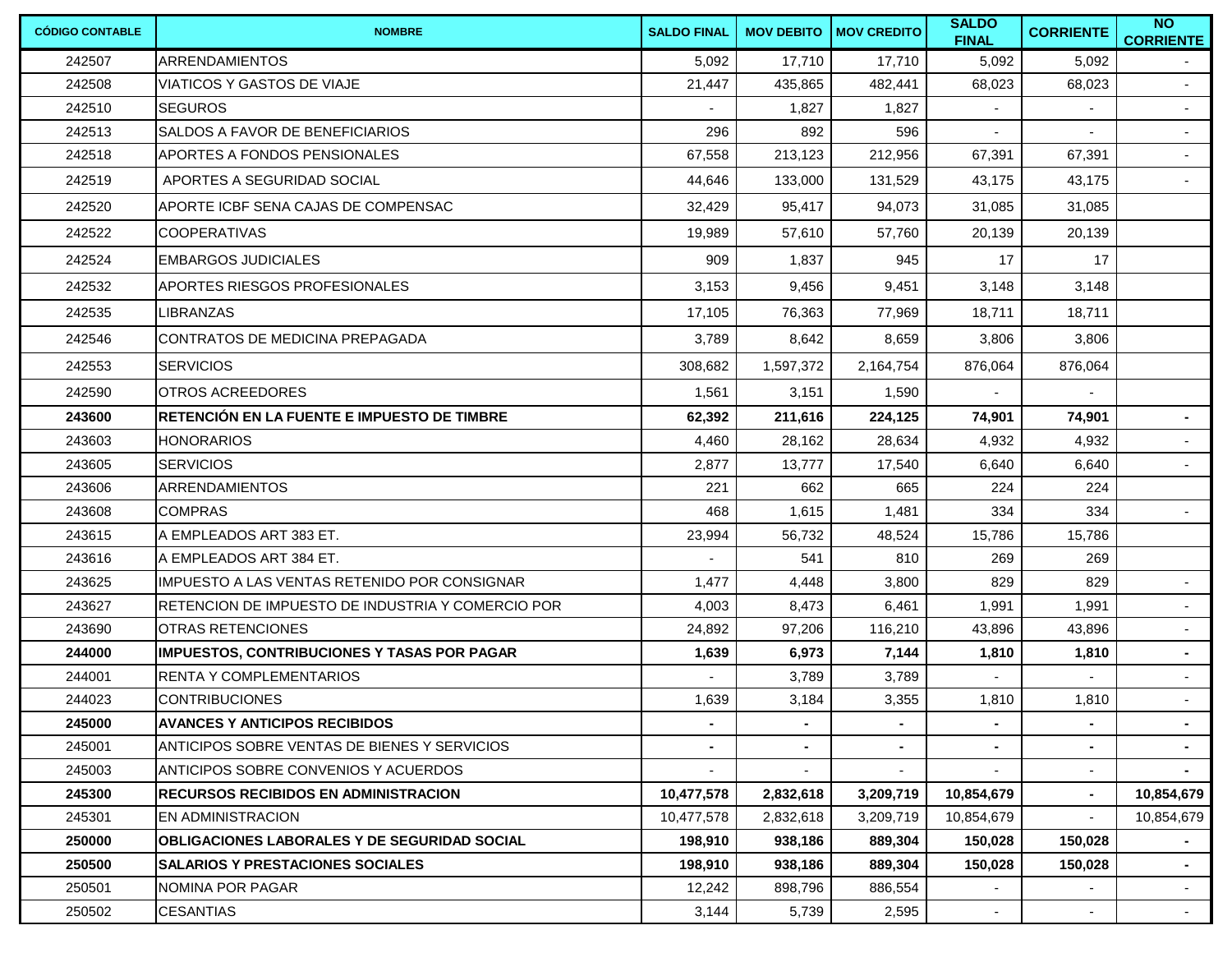| <b>CÓDIGO CONTABLE</b> | <b>NOMBRE</b>                                   | <b>SALDO FINAL</b>       |                          | <b>MOV DEBITO   MOV CREDITO</b> | <b>SALDO</b><br><b>FINAL</b> | <b>CORRIENTE</b>         | $\overline{N}$<br><b>CORRIENTE</b> |
|------------------------|-------------------------------------------------|--------------------------|--------------------------|---------------------------------|------------------------------|--------------------------|------------------------------------|
| 250503                 | <b>INTERESES SOBRE CESANTIAS</b>                | 189                      | 344                      | 155                             |                              |                          |                                    |
| 250504                 | <b>VACACIONES</b>                               | 125,240                  | 26,744                   |                                 | 98,496                       | 98,496                   | $\sim 10$                          |
| 250505                 | <b>PRIMA DE VACACIONES</b>                      | 58,095                   | 6,563                    |                                 | 51,532                       | 51,532                   |                                    |
| 250506                 | PRIMA DE SERVICIOS                              | ä,                       | $\sim$                   | $\blacksquare$                  | $\blacksquare$               | $\blacksquare$           |                                    |
| 250507                 | <b>PRIMA DE NAVIDAD</b>                         |                          |                          |                                 |                              |                          |                                    |
| 250508                 | <b>INDEMNIZACIONES</b>                          | ä,                       | $\blacksquare$           |                                 | $\blacksquare$               | $\sim$                   |                                    |
| 270000                 | <b>PASIVOS ESTIMADOS</b>                        | 249,755                  | 32,490                   | 294,329                         | 511,594                      | 511,594                  | $\sim$                             |
| 270500                 | <b>IPROVISON PARA OBLIGACIONES FISCALES</b>     |                          | $\blacksquare$           |                                 | $\blacksquare$               | ٠                        | $\blacksquare$                     |
| 270501                 | <b>IMPUESTO DE RENTA Y COMPLEMENTARIOS</b>      |                          |                          |                                 |                              |                          | $\sim$                             |
| 271500                 | <b>PROVISION PARA PRESTACIONES SOCIALES</b>     | 249,755                  | 32,490                   | 294,329                         | 511,594                      | 511,594                  | $\blacksquare$                     |
| 271501                 | <b>CESANTIAS</b>                                | 105,240                  | 5,153                    | 58,591                          | 158,678                      | 158,678                  | $\sim$                             |
| 271502                 | <b>INTERESES SOBRE CESANTIAS</b>                | 12,841                   | 333                      | 7,102                           | 19,610                       | 19,610                   | $\sim$                             |
| 271503                 | <b>VACACIONES</b>                               | 74,794                   | 19,271                   | 75,837                          | 131,360                      | 131,360                  | $\sim$                             |
| 271504                 | <b>PRIMA DE SERVICIOS</b>                       |                          | 340                      | 58,417                          | 58,077                       | 58,077                   | $\sim$                             |
| 271506                 | <b>PRIMA DE VACACIONES</b>                      | 56,880                   | 7,053                    | 35,965                          | 85,792                       | 85,792                   | $\sim$                             |
| 271512                 | <b>OTRAS PRIMAS</b>                             |                          | 340                      | 58,417                          | 58,077                       | 58,077                   | $\sim$                             |
| 290000                 | <b>OTROS PASIVOS</b>                            |                          | 2,508,721                | 2,508,721                       |                              | ٠                        | $\sim$                             |
| 291500                 | <b>CREDITOS DIFERIDOS</b>                       |                          |                          |                                 |                              | $\blacksquare$           | $\sim$                             |
| 291522                 | TRANSFERENCIAS CONDICIONADAS                    |                          | 2,508,721                | 2,508,721                       | $\overline{\phantom{a}}$     | $\blacksquare$           | $\blacksquare$                     |
| 300000                 | <b>PATRIMONIO</b>                               | 10,613,401               | 111,224                  | 80                              | 10,502,257                   | ٠                        | 10,502,257                         |
| 320000                 | IPATRIMONIO INSTITUCIONAL                       | 10,613,401               | 111,224                  | 80                              | 10,502,257                   | ٠                        | 10,502,257                         |
| 320800                 | <b>CAPITAL FISCAL</b>                           | 5,897,810                | 46                       | 80                              | 5,897,844                    | $\blacksquare$           | 5,897,844                          |
| 320801                 | <b>CAPITAL FISCAL</b>                           | 5,897,810                | 46                       | 80                              | 5,897,844                    | $\blacksquare$           | 5,897,844                          |
| 322500                 | <b>RESULTADOS DE EJERCICIOS ANTERIORES</b>      |                          |                          |                                 |                              | $\blacksquare$           |                                    |
| 322501                 | UTILIDADES O EXCEDENTES ACUMULADOS              |                          |                          |                                 | $\blacksquare$               | $\blacksquare$           | $\sim$                             |
| 322502                 | <b>PERDIDA O DEFICIT ACUMULADO</b>              |                          | $\blacksquare$           |                                 | $\blacksquare$               | $\blacksquare$           | $\sim$                             |
| 322504                 | PERDIDA ACUMULADA POR EXPOSICIÓN A LA INFLACIÓN | ٠                        | $\blacksquare$           | $\overline{\phantom{a}}$        | $\blacksquare$               | $\blacksquare$           | $\sim$                             |
| 323000                 | <b>RESULTADO DEL EJERCICIO</b>                  |                          | $\blacksquare$           | $\blacksquare$                  | $\blacksquare$               | $\blacksquare$           | $\sim$                             |
| 323001                 | UTILIDAD O EXCEDENTE DEL EJERCICIO              | $\overline{\phantom{a}}$ | $\blacksquare$           | $\overline{\phantom{a}}$        | $\blacksquare$               | $\sim$                   | $\sim$                             |
| 323002                 | IPERDIDA O DÉFICIT DEL EJERCICIO                |                          | $\overline{\phantom{a}}$ |                                 |                              | $\overline{\phantom{a}}$ | $\sim$                             |
| 323500                 | <b>SUPERAVIT POR DONACIONES</b>                 | 45,864                   | $\blacksquare$           | $\blacksquare$                  | 45,864                       | $\sim$                   | 45,864                             |
| 323502                 | <b>EN ESPECIE</b>                               | 45,864                   |                          |                                 | 45,864                       | $\blacksquare$           | 45,864                             |
| 324000                 | <b>SUPERAVIT POR VALORIZACION</b>               | 4,904,359                | $\blacksquare$           |                                 | 4,904,359                    | $\overline{\phantom{a}}$ | 4,904,359                          |
| 324052                 | <b>TERRENOS</b>                                 | 2,741,290                |                          |                                 | 2,741,290                    |                          | 2,741,290                          |
| 324053                 | <b>CONSTRUCCIONES</b>                           | 2,163,069                |                          |                                 | 2,163,069                    | $\blacksquare$           | 2,163,069                          |
| 324500                 | <b>IREVALORIZACION DEL PATRIMONIO</b>           | 35,641                   | $\blacksquare$           |                                 | 35,641                       | $\blacksquare$           | 35,641                             |
| 324504                 | <b>DONACIONES</b>                               | 35,641                   | $\overline{\phantom{a}}$ |                                 | 35,641                       |                          | 35,641                             |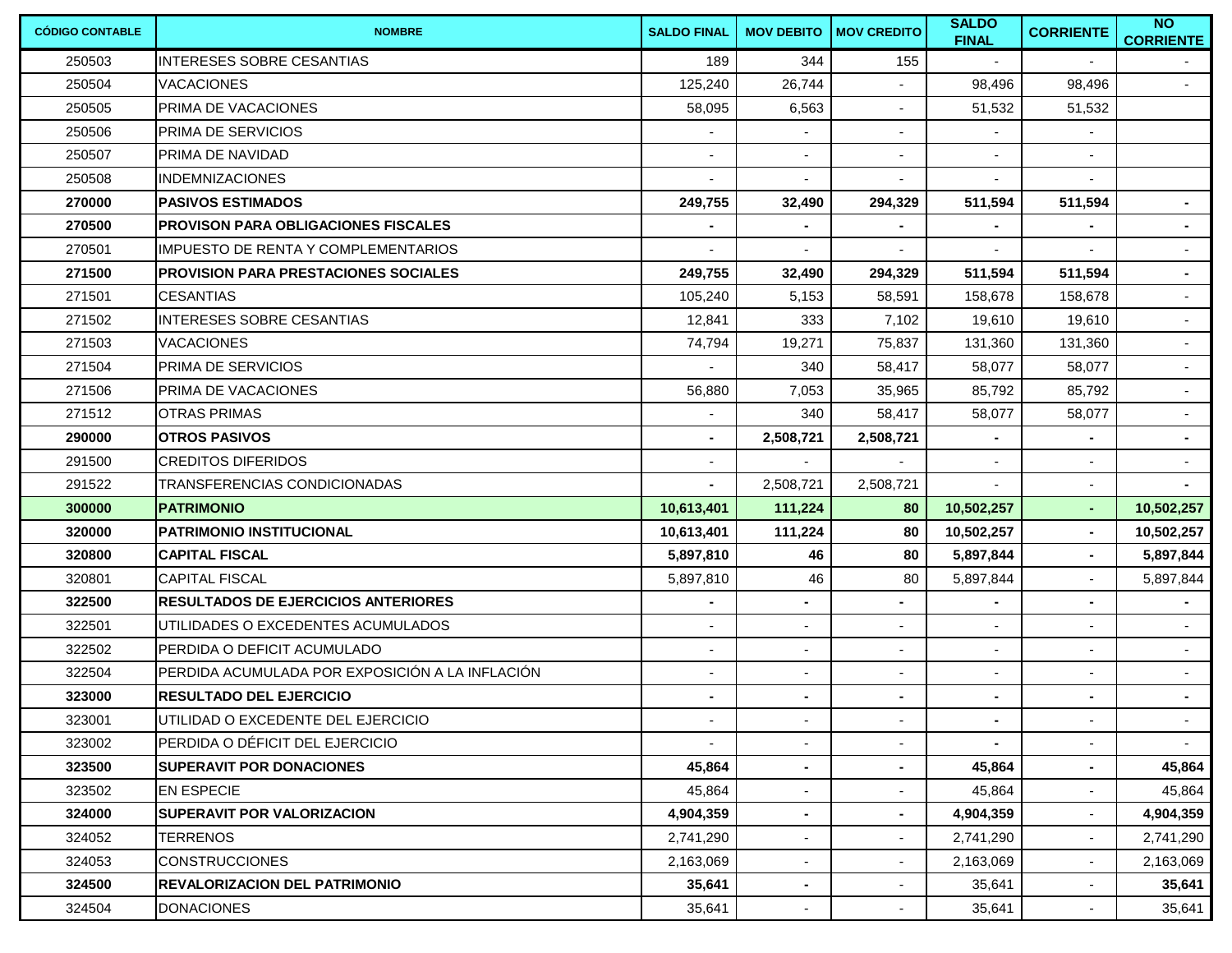| <b>CÓDIGO CONTABLE</b> | <b>NOMBRE</b>                                    | <b>SALDO FINAL</b> | <b>MOV DEBITO</b> | <b>MOV CREDITO</b>       | <b>SALDO</b><br><b>FINAL</b> | <b>CORRIENTE</b>         | $\overline{N}$<br><b>CORRIENTE</b> |
|------------------------|--------------------------------------------------|--------------------|-------------------|--------------------------|------------------------------|--------------------------|------------------------------------|
| 325500                 | <b>PATRIMONIO INSTITUCIONAL</b>                  | 27,304             |                   |                          | 27,304                       |                          | 27,304                             |
| 325530                 | BIENES PENDIENTES DE LEGALIZAR                   | 27,304             |                   |                          | 27,304                       | $\blacksquare$           | 27,304                             |
| 325800                 | <b>EFECTOS DEL SANEAMIENTO</b>                   |                    |                   |                          |                              |                          |                                    |
| 325806                 | <b>PROPIEDADES PLANTA Y EQUIPO</b>               |                    | $\sim$            | $\blacksquare$           | $\mathbf{r}$                 | $\overline{\phantom{a}}$ | $\sim$                             |
| 327000                 | PROVISIONES DEPRECIACIONES Y AMORTIZACIONES (DB) | (297, 577)         | 111,178           |                          | (408, 755)                   | $\overline{\phantom{a}}$ | (408, 755)                         |
| 327003                 | DEPRECIACION PROPIEDAD PLANTA Y EQUIPO           | (297, 577)         | 111,178           | $\blacksquare$           | (408, 755)                   | $\blacksquare$           | (408, 755)                         |
| 400000                 | <b>INGRESOS</b>                                  | 9,163,643          |                   | 3,085,226                | 12,248,869                   | $\blacksquare$           | 12,248,869                         |
| 440000                 | <b>TRANSFERENCIAS</b>                            | 9,120,852          | $\sim$            | 3,028,323                | 12,149,175                   | $\blacksquare$           | 12,149,175                         |
| 442800                 | <b>OTRAS TRANSFERENCIAS</b>                      | 9,120,852          |                   | 3,028,323                | 12,149,175                   |                          | 12,149,175                         |
| 442802                 | PARA PROYECTOS DE INVERSION                      | 5,143,055          | $\blacksquare$    | 1,348,009                | 6,491,064                    |                          | 6,491,064                          |
| 442803                 | PARA GASTOS DE FUNCIONAMIENTO                    | 3,977,797          |                   | 1,680,314                | 5,658,111                    |                          | 5,658,111                          |
| 480000                 | <b>OTROS INGRESOS</b>                            | 42,791             | $\blacksquare$    | 56,903                   | 99,694                       | $\blacksquare$           | 99,694                             |
| 480500                 | <b>FINANCIEROS</b>                               | 13,254             | $\blacksquare$    | 6,195                    | 19,449                       | $\blacksquare$           | 19,449                             |
| 480522                 | INTERESES SOBRE DEPOSITOS                        | 13,254             |                   | 6,195                    | 19,449                       |                          | 19,449                             |
| 480590                 | OTROS INGRESOS FINANCIEROS                       |                    | $\sim$            |                          | $\sim$                       |                          | $\sim$                             |
| 481000                 | <b>EXTRAORDINARIOS</b>                           | 29,537             | $\blacksquare$    | 50,708                   | 80,245                       | $\blacksquare$           | 80,245                             |
| 481047                 | <b>APROVECHAMIENTOS</b>                          | 29,537             | $\blacksquare$    | 50,708                   | 80,245                       | $\blacksquare$           | 80,245                             |
| 481008                 | <b>RECUPERACIONES</b>                            |                    | $\blacksquare$    |                          |                              | $\blacksquare$           | $\sim$                             |
| 481500                 | <b>AJUSTES DE EJERCICIOS ANTERIORES</b>          | $\blacksquare$     | $\sim$            | $\blacksquare$           | $\blacksquare$               | $\blacksquare$           | $\sim$                             |
| 481559                 | <b>OTROS INGRESOS</b>                            |                    |                   |                          |                              | $\blacksquare$           | $\blacksquare$                     |
| 500000                 | <b>GASTOS</b>                                    | 6,043,627          | 3,627,836         | 54,112                   | 9,617,351                    | $\blacksquare$           | 9,617,351                          |
| 510000                 | <b>ADMINISTRACIÓN</b>                            | 1,761,305          | 843,363           | 173                      | 2,604,495                    | $\blacksquare$           | 2,604,495                          |
| 510100                 | <b>SUELDOS Y SALARIOS</b>                        | 984,139            | 492,050           | $\blacksquare$           | 1,476,189                    | $\blacksquare$           | 1,476,189                          |
| 510101                 | <b>SUELDOS DEL PERSONAL</b>                      | 586,396            | 289,449           |                          | 875,845                      | $\blacksquare$           | 875,845                            |
| 510103                 | HORAS EXTRAS Y FESTIVOS                          | 3,337              | 1,219             |                          | 4,556                        | $\blacksquare$           | 4,556                              |
| 510109                 | <b>HONORARIOS</b>                                | 19,793             | 9,181             |                          | 28,974                       | $\blacksquare$           | 28,974                             |
| 510113                 | PRIMA DE VACACIONES                              | 24,980             | 12,330            | $\blacksquare$           | 37,310                       | $\blacksquare$           | 37,310                             |
| 510117                 | <b>VACACIONES</b>                                | 29,559             | 15,978            |                          | 45,537                       | $\blacksquare$           | 45,537                             |
| 510123                 | <b>AUXILIO DE TRANSPORTE</b>                     | 3,028              | 1,484             | $\sim$                   | 4,512                        | $\blacksquare$           | 4,512                              |
| 510124                 | <b>CESANTIAS</b>                                 | 47,065             | 24,378            |                          | 71,443                       | $\blacksquare$           | 71,443                             |
| 510125                 | <b>INTERESES A LAS CESANTIAS</b>                 | 5,550              | 2,918             | $\overline{\phantom{a}}$ | 8,468                        | $\blacksquare$           | 8,468                              |
| 510130                 | CAPACITACION BIENESTAR SOCIAL Y ESTIMULOS        | 2,145              | 1,696             |                          | 3,841                        | $\blacksquare$           | 3,841                              |
| 510131                 | DOTACION Y SUMINISTRO A TRABAJADORES             | $\blacksquare$     | $\sim$            | $\overline{\phantom{a}}$ | $\blacksquare$               | $\blacksquare$           | $\sim$                             |
| 510145                 | <b>SALARIO INTEGRAL</b>                          | 150,307            | 84,169            | $\sim$                   | 234,476                      | $\blacksquare$           | 234,476                            |
| 510147                 | <b>VIATICOS</b>                                  | 6,672              | 493               |                          | 7,165                        | $\blacksquare$           | 7,165                              |
| 510148                 | <b>GASTOS DE VIAJE</b>                           | 1,185              | 103               | $\sim$                   | 1,288                        | $\blacksquare$           | 1,288                              |
| 510152                 | PRIMA DE SERVICIOS                               | 52,061             | 24,326            | ٠                        | 76,387                       | $\sim$                   | 76,387                             |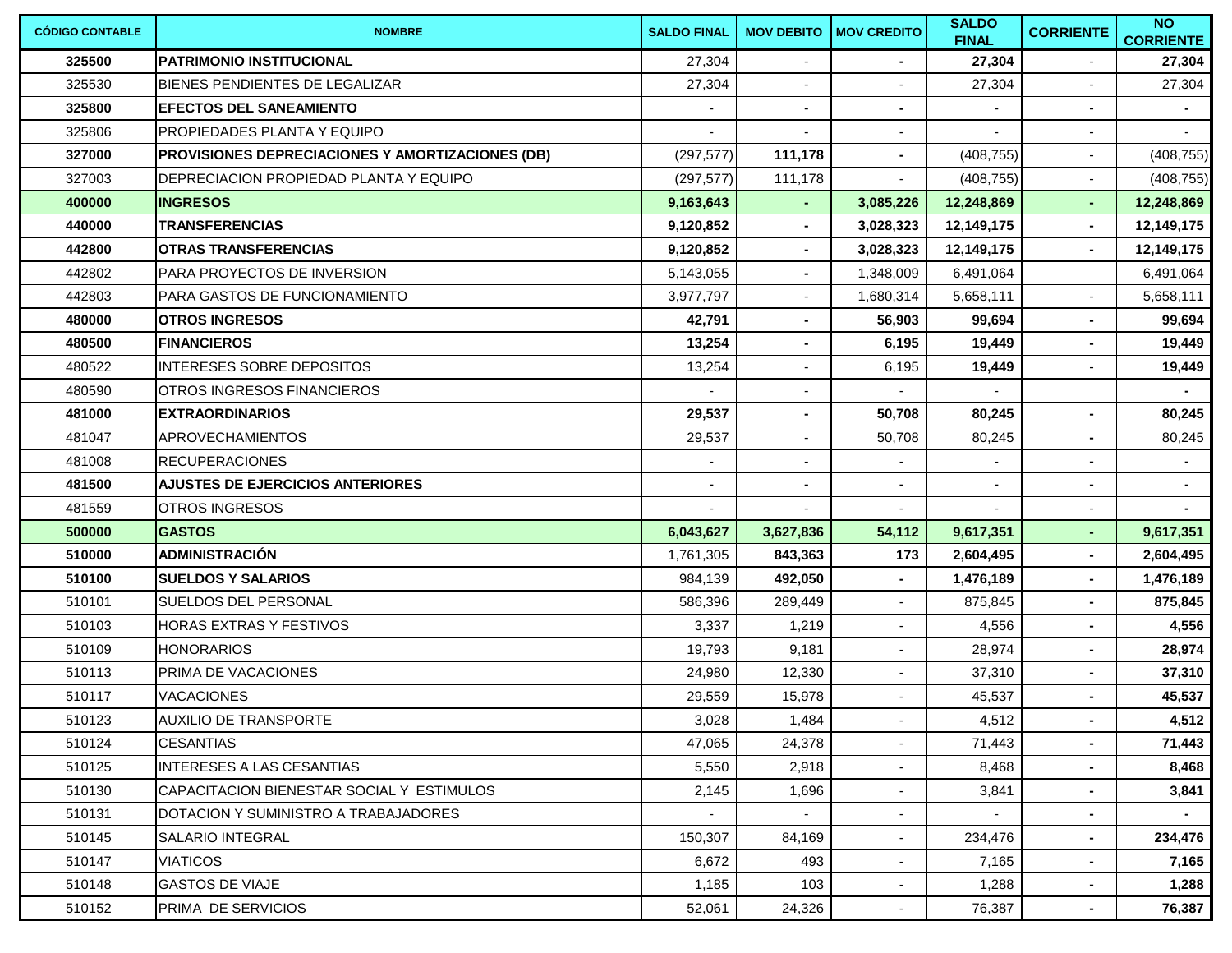| <b>CÓDIGO CONTABLE</b> | <b>NOMBRE</b>                                         | <b>SALDO FINAL</b> | <b>MOV DEBITO</b> | <b>MOV CREDITO</b>       | <b>SALDO</b><br><b>FINAL</b> | <b>CORRIENTE</b> | $\overline{N}$<br><b>CORRIENTE</b> |
|------------------------|-------------------------------------------------------|--------------------|-------------------|--------------------------|------------------------------|------------------|------------------------------------|
| 510164                 | <b>OTRAS PRIMAS</b>                                   | 52,061             | 24,326            |                          | 76,387                       |                  | 76,387                             |
| 510200                 | <b>CONTRIBUCIONES IMPUTADAS</b>                       | 319                | 3,195             | $\blacksquare$           | 3,514                        | ٠                | 3,514                              |
| 510201                 | <b>INCAPACIDADES</b>                                  | 319                |                   | $\sim$                   | 319                          | $\blacksquare$   | 319                                |
| 510203                 | <b>INDEMNIZACIONES</b>                                |                    | 3,195             | $\blacksquare$           | 3,195                        | $\blacksquare$   | 3,195                              |
| 510204                 | <b>GASTOS MEDICOS Y DROGAS</b>                        |                    |                   | $\blacksquare$           |                              | $\blacksquare$   |                                    |
| 510300                 | <b>CONTRIBUCIONES EFECTIVAS</b>                       | 186,688            | 90,645            | 173                      | 277,160                      | $\blacksquare$   | 277,160                            |
| 510302                 | APORTES CAJA DE COMPENSACIÓN                          | 29,778             | 14,363            |                          | 44,141                       | $\blacksquare$   | 44,141                             |
| 510303                 | <b>APORTES A SEGURIDAD SOCIAL</b>                     | 63,183             | 30,939            | 83                       | 94,039                       | $\blacksquare$   | 94,039                             |
| 510305                 | <b>IRIESGOS PROFESIONALES</b>                         | 4,324              | 2,278             |                          | 6,602                        | ٠                | 6,602                              |
| 510307                 | COTIZACIÓN DEL RÉGIMEN DE AHORRO INDIVIDUAL           | 89,403             | 43,065            | 90                       | 132,378                      | $\blacksquare$   | 132,378                            |
| 510400                 | <b>APORTES SOBRE LA NOMINA</b>                        | 108,196            | 52,262            |                          | 160,458                      | $\blacksquare$   | 160,458                            |
| 510401                 | APORTES AL ICBF                                       | 64,914             | 31,356            |                          | 96,270                       | $\blacksquare$   | 96,270                             |
| 510402                 | APORTES AL SENA                                       | 43,282             | 20,906            |                          | 64,188                       | $\blacksquare$   | 64,188                             |
| 511100                 | <b>GENERALES</b>                                      | 433,131            | 187,514           |                          | 620,645                      | $\blacksquare$   | 620,645                            |
| 511111                 | <b>COMISIONES-HONORARIOS</b>                          | 80,114             | 2,505             | $\overline{\phantom{a}}$ | 82,619                       | $\blacksquare$   | 82,619                             |
| 511113                 | <b>VIGILANCIA Y SEGURIDAD</b>                         | 92,358             | 60,976            | $\overline{\phantom{a}}$ | 153,334                      | $\blacksquare$   | 153,334                            |
| 511114                 | <b>MATERIALES Y SUMINISTROS</b>                       | 26,128             | 15,646            |                          | 41,774                       | $\blacksquare$   | 41,774                             |
| 511115                 | <b>MANTENIMIENTO</b>                                  | 32,714             | 11,961            |                          | 44,675                       | $\blacksquare$   | 44,675                             |
| 511116                 | <b>REPARACION</b>                                     |                    |                   | $\blacksquare$           |                              | $\blacksquare$   | $\sim$                             |
| 511117                 | <b>SERVICIOS PÚBLICOS</b>                             | 45,896             | 16,661            | $\blacksquare$           | 62,557                       | $\blacksquare$   | 62,557                             |
| 511118                 | <b>ARRENDAMIENTOS</b>                                 | 40,383             | 20,457            | $\overline{\phantom{a}}$ | 60,840                       | $\blacksquare$   | 60,840                             |
| 511119                 | <b>VIATICOS Y GASTOS DE VIAJE</b>                     |                    |                   | $\overline{\phantom{a}}$ |                              | ٠                |                                    |
| 511121                 | IMPRESOS, PUBLICACIONES, SUSCRIPCIONES Y AFILIACIONES | 56                 | 6,735             | $\overline{\phantom{a}}$ | 6,791                        | $\blacksquare$   | 6,791                              |
| 511122                 | <b>FOTOCOPIAS</b>                                     | 146                | 25                | $\overline{\phantom{a}}$ | 171                          | $\blacksquare$   | 171                                |
| 511123                 | COMUNICACIONES Y TRANSPORTE                           | 10,890             | 2,426             | $\overline{\phantom{a}}$ | 13,316                       | $\blacksquare$   | 13,316                             |
| 511125                 | <b>SEGUROS GENERALES</b>                              | 23,300             | 11,117            | $\blacksquare$           | 34,417                       | $\blacksquare$   | 34,417                             |
| 511127                 | <b>PROMOCION Y DIVULGACION</b>                        | 11,851             | 1,752             | $\overline{\phantom{a}}$ | 13,603                       | ٠                | 13,603                             |
| 511146                 | <b>COMBUSTIBLES Y LUBRICANTES</b>                     | 10,469             | 2,018             |                          | 12,487                       | $\blacksquare$   | 12,487                             |
| 511149                 | SERVICIOS DE ASEO Y CAFETERÍA                         | 45,783             | 27,999            | $\sim$                   | 73,782                       | $\blacksquare$   | 73,782                             |
| 511155                 | ELEMENTOS DE ASEO Y CAFETERIA                         | 12,928             | 7,193             |                          | 20,121                       | $\blacksquare$   | 20,121                             |
| 511164                 | <b>GASTOS LEGALES</b>                                 | 115                | 43                | $\overline{\phantom{a}}$ | 158                          | $\blacksquare$   | 158                                |
| 511165                 | <b>INTANGIBLES</b>                                    |                    |                   | $\overline{\phantom{a}}$ |                              | $\blacksquare$   | $\sim$                             |
| 511190                 | <b>OTROS GASTOS GENERALES</b>                         | $\blacksquare$     | $\blacksquare$    | $\overline{\phantom{a}}$ | $\blacksquare$               | $\blacksquare$   | $\sim$                             |
| 512000                 | <b>IMPUESTOS, CONTRIBUCIONES Y TASAS</b>              | 48,832             | 17,697            | $\blacksquare$           | 66,529                       | $\blacksquare$   | 66,529                             |
| 512001                 | <b>PREDIAL UNIFICADO</b>                              | 22,465             |                   |                          | 22,465                       | $\blacksquare$   | 22,465                             |
| 512002                 | CUOTA DE FISCALIZACION Y AUDITAJE                     |                    |                   |                          |                              |                  |                                    |
| 512006                 | VALORIZACIONES                                        |                    |                   |                          |                              | $\sim$           |                                    |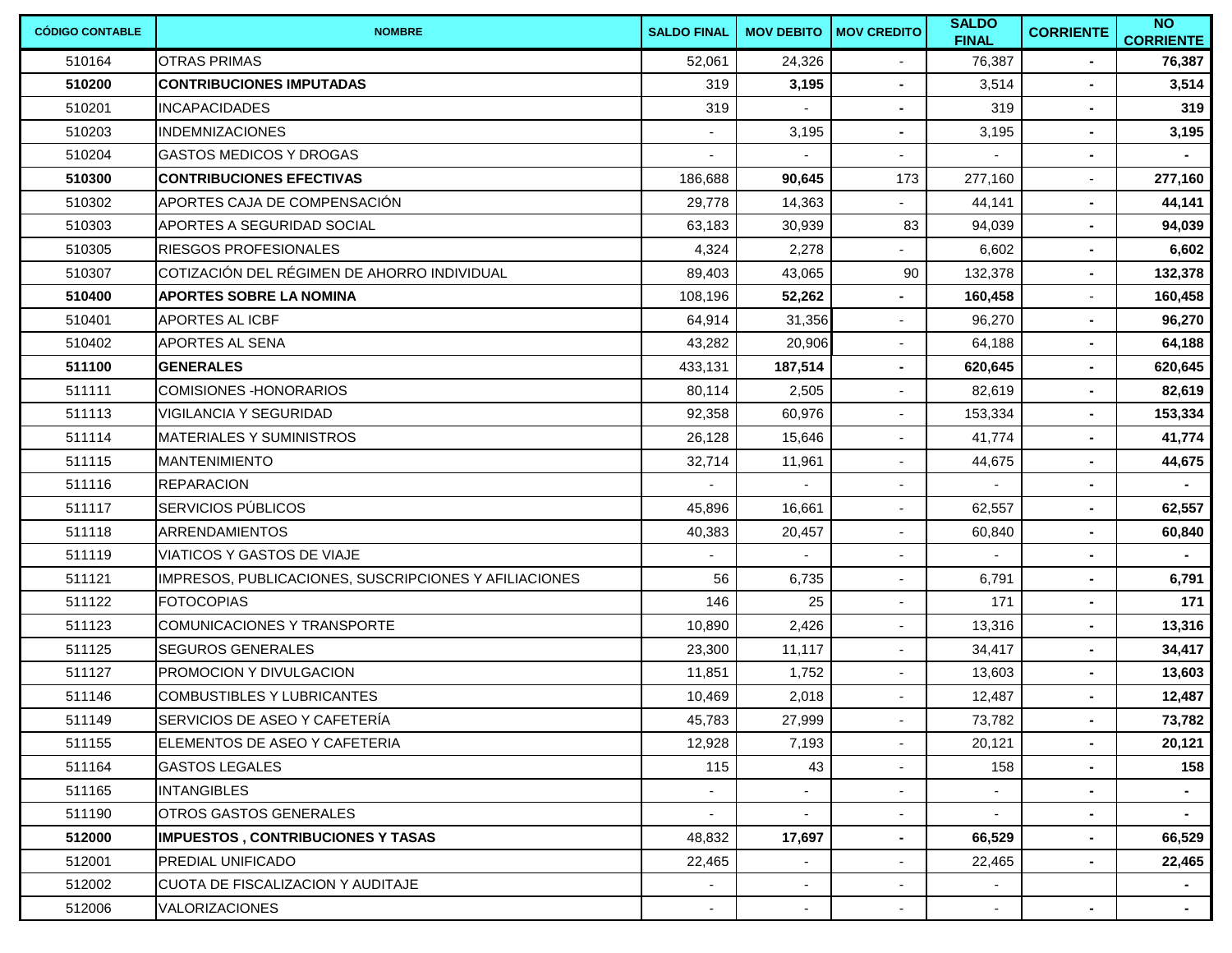| <b>CÓDIGO CONTABLE</b> | <b>NOMBRE</b>                                           | <b>SALDO FINAL</b> | <b>MOV DEBITO</b>        | <b>MOV CREDITO</b>       | <b>SALDO</b><br><b>FINAL</b> | <b>CORRIENTE</b>         | $\overline{N}$<br><b>CORRIENTE</b> |
|------------------------|---------------------------------------------------------|--------------------|--------------------------|--------------------------|------------------------------|--------------------------|------------------------------------|
| 512008                 | <b>SANCIONES</b>                                        |                    |                          |                          |                              | ٠                        |                                    |
| 512011                 | IIMPUESTO VEHICULOS AUTOMOTORES                         | 1,201              |                          | $\blacksquare$           | 1,201                        | ٠                        | 1,201                              |
| 512017                 | <b>INTERESES DE MORA</b>                                |                    |                          |                          |                              | $\blacksquare$           |                                    |
| 512024                 | <b>GRAVAMEN A LAS TRANSACCIONES FINANCIERAS</b>         | 25,166             | 17,697                   |                          | 42,863                       | ٠                        | 42,863                             |
| 512090                 | OTROS IMPUESTOS RETENCIONES ASUMIDAS                    |                    |                          | $\overline{\phantom{a}}$ |                              | $\blacksquare$           |                                    |
| 530000                 | <b>PROVISIONES, AGOTAMIENTO, DEPRECIACIONES Y AMORT</b> | 540                |                          | $\blacksquare$           | 540                          | ٠                        | 540                                |
| 530200                 | <b>PROVISIÓN PARA PROTECCION DE</b>                     | 540                | $\blacksquare$           | $\blacksquare$           | 540                          | $\blacksquare$           | 540                                |
| 530232                 | IINVERSIONES DE ADMINISTRACION DE LIQUIDEZ              | 540                |                          |                          | 540                          | $\blacksquare$           | 540                                |
| 530400                 | <b>IPROVISIÓN PARA DEUDORES</b>                         |                    |                          | $\blacksquare$           |                              | ٠                        | $\sim$                             |
| 530490                 | <b>OTROS DEUDORES</b>                                   | $\overline{a}$     | $\overline{\phantom{a}}$ | $\overline{\phantom{a}}$ | $\overline{\phantom{a}}$     | $\blacksquare$           | $\blacksquare$                     |
| 531300                 | <b>PROVISIÓN PARA OBLIGACIONES FISCALES</b>             | $\blacksquare$     | $\blacksquare$           | $\blacksquare$           | $\blacksquare$               | ٠                        | $\blacksquare$                     |
| 531301                 | IIMPUESTO DE RENTA Y COMPLEMENTARIOS                    |                    |                          | $\blacksquare$           | $\blacksquare$               | ٠                        | $\blacksquare$                     |
| 533000                 | <b>IDEPRECIACIÓN DE PROPIEDADES PLANTA Y EQUIPO</b>     |                    |                          | $\blacksquare$           |                              | $\overline{\phantom{a}}$ | $\sim$                             |
| 533001                 | <b>EDIFICACIONES</b>                                    |                    |                          |                          |                              | $\blacksquare$           | $\sim$                             |
| 533004                 | <b>MAQUINARIA Y EQUIPO</b>                              | $\blacksquare$     | $\overline{\phantom{a}}$ | $\overline{\phantom{a}}$ | $\blacksquare$               | $\blacksquare$           | $\sim$                             |
| 533005                 | IEQUIPO MEDICO Y CIENTIFICO                             |                    |                          | $\blacksquare$           | $\blacksquare$               |                          | $\sim$                             |
| 533006                 | <b>MUEBLES ENSERES Y EQUIPO OFICINA</b>                 |                    |                          | $\blacksquare$           |                              | $\blacksquare$           | $\sim$                             |
| 533007                 | EQUIPO DE COMUNICACIÓN Y COMPUTACIÓN                    |                    |                          | $\blacksquare$           |                              | $\overline{a}$           | $\sim$                             |
| 533008                 | EQUIPO DE TRANSPORTE TRACCION Y ELEVACION               | $\blacksquare$     | $\overline{\phantom{a}}$ | $\overline{\phantom{a}}$ | $\blacksquare$               | $\blacksquare$           | $\blacksquare$                     |
| 550800                 | <b>IMEDIO AMBIENTE</b>                                  | 4,272,993          | 2,773,090                | 53,834                   | 6,992,249                    | $\blacksquare$           | 6,992,249                          |
| 550804                 | <b>INVESTIGACION</b>                                    | 4,272,993          | 2,773,090                | 53,834                   | 6,992,249                    | $\blacksquare$           | 6,992,249                          |
| 580000                 | <b>OTROS GASTOS</b>                                     | 8,789              | 11,383                   | 105                      | 20,067                       | $\blacksquare$           | 20,067                             |
| 580200                 | <b>COMISIONES</b>                                       | 2,216              | 4,617                    | 105                      | 6,728                        | $\blacksquare$           | 6,728                              |
| 580238                 | COMISIONES Y OTROS GASTOS BANCARIOS                     | 2,216              | 4,617                    | 105                      | 6,728                        | ٠                        | 6,728                              |
| 580500                 | <b>FINANCIEROS</b>                                      | 415                | 104                      | $\blacksquare$           | 519                          | $\blacksquare$           | 519                                |
| 580590                 | <b>OTROS GASTOS FINANCIEROS</b>                         | 415                | 104                      | $\blacksquare$           | 519                          | ٠                        | 519                                |
| 581500                 | <b>AJUSTES DE EJERCICIOS ANTERIORES</b>                 | 6,158              | 6,662                    | $\blacksquare$           | 12,820                       | ٠                        | 12,820                             |
| 581589                 | AJUSTES A GASTOS DE OPERACIÓN                           | 6,158              | 6,662                    |                          | 12,820                       | $\blacksquare$           | 12,820                             |
| 590000                 | <b>CIERRE DE INGRESOS, GASTOS Y COSTOS</b>              |                    | $\sim$                   | $\sim$                   | $\sim$                       | $\blacksquare$           | $\sim$                             |
| 590500                 | <b>CIERRE DE INGRESOS, GASTOS Y COSTOS</b>              | ٠                  | $\blacksquare$           | $\sim$                   | $\blacksquare$               | $\blacksquare$           | $\sim$                             |
| 590501                 | CIERRE DE INGRESOS, GASTOS Y COSTOS                     |                    |                          |                          | $\blacksquare$               | $\blacksquare$           | $\bullet$ .                        |
| 800000                 | <b>CUENTAS DE ORDEN DEUDORAS</b>                        | ٠                  | 278,758                  | 278,758                  | $\blacksquare$               | $\blacksquare$           | $\sim$                             |
| 810000                 | <b>DERECHOS CONTINGENTES</b>                            | 4                  |                          | $\sim$                   | 4                            | $\blacksquare$           | 4                                  |
| 812000                 | <b>LITIGIOS Y MECANISMOS ALTERNATIVOS</b>               | 4                  | $\blacksquare$           | $\sim$                   | 4                            | $\blacksquare$           | 4                                  |
| 812001                 | <b>CIVILES</b>                                          | $\overline{4}$     |                          |                          | 4                            |                          | 4                                  |
| 830000                 | <b>IDEUDORAS DE CONTROL POR EL CONTRA</b>               | 2,782,966          | $\sim$                   | 278,758                  | 2,504,208                    | ۰.                       | 2,504,208                          |
| 831500                 | <b>ACTIVOS TOTAL DEPRECIADOS -AGOTADOS O AMORT</b>      | 2,782,966          | $\blacksquare$           | 278,758                  | 2,504,208                    | $\sim$                   | 2,504,208                          |